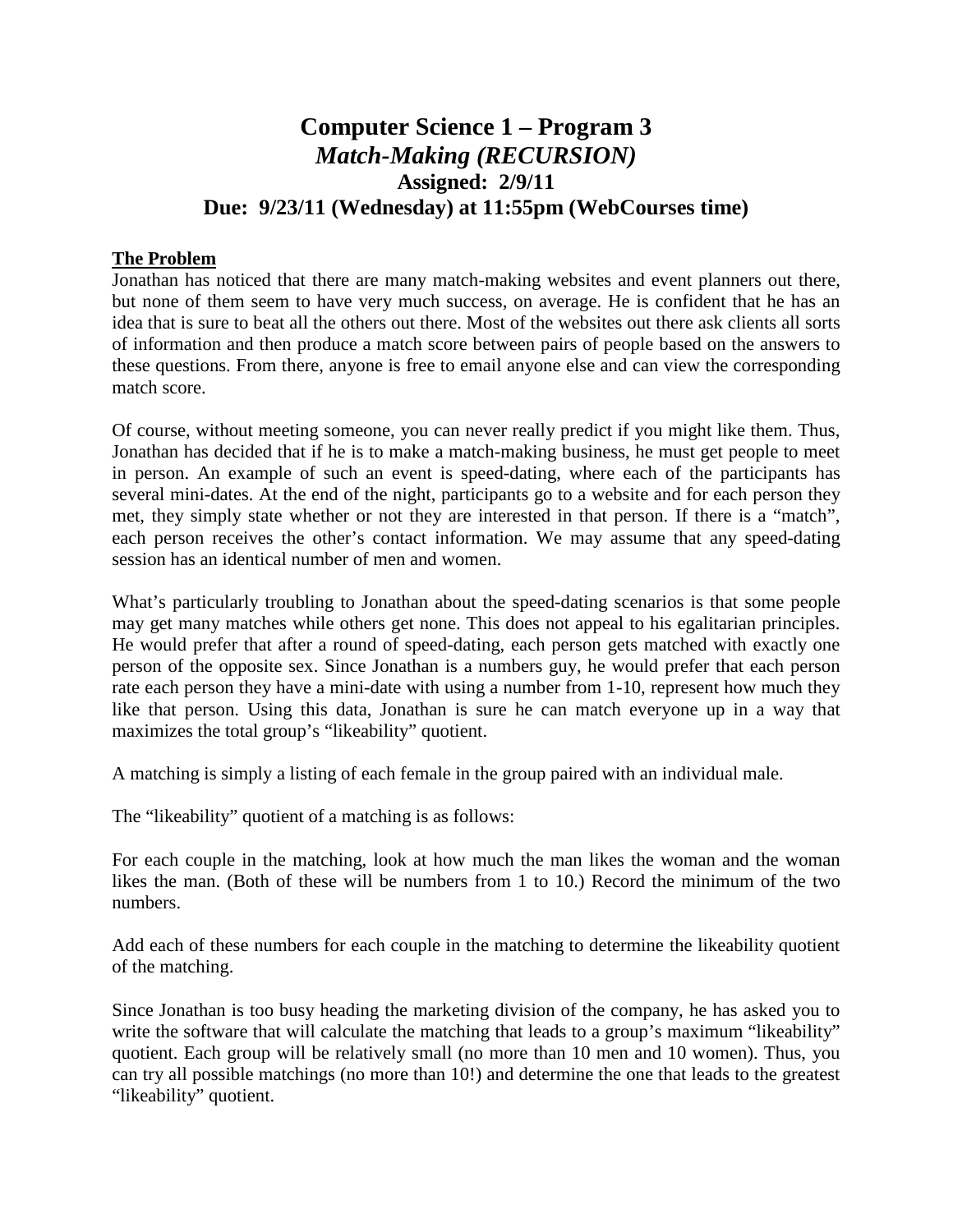If more than one matching leads to the same maximal "likeability" quotient, your goal will be to minimize the difference in likeability between all of the pairs. Just go through each couple in the matching and add up the differences in how much they like each other. (If his score for her is 5 and her score for him is 2, then the difference is 3.) In case of ties, the matching you want to pick is the one that minimizes this sum.

The reasoning behind these metrics is fairly clear:

If one person likes the other person more, then as a pair, their liking for each other is only as strong as the person who likes the other person less.

Secondly, it's generally bad to have a relationship where one person likes the other much, much more, since it creates an inequality. Thus, minimizing this inequality ought to be a way to break ties between competitive matchings.

Let's go through a simple example with 3 men and 3 women:

Let the men's names be Adam, Bob and Carl, and the women's names be Diana, Ellen and Fran.

The following chart shows how much the men like the women:

|      | Diana | Ellen | Fran |
|------|-------|-------|------|
| Adam |       |       |      |
| Bob  |       |       |      |
| Carl |       |       |      |

This chart shows how much the women like the men:

|       | Adam | <b>Bob</b>    | Carl |
|-------|------|---------------|------|
| Diana |      |               |      |
| Ellen |      | $\sim$ $\sim$ |      |
| Fran  |      |               | ~    |

Now, let's look at the six possible matchings and their scores

| M1            |   | M2           |    | M3            |  |
|---------------|---|--------------|----|---------------|--|
| Adam+Diana    |   | Adam+Diana   |    | Adam+Ellen    |  |
| Bob+Ellen     |   | Bob+Fran     |    | Bob+Diana     |  |
| $Carl + Fran$ |   | $Carl+Ellen$ |    | $Carl + Fran$ |  |
| Total         | ◠ |              | 18 |               |  |

| M4         |   | Μ5             |    | M6         |  |
|------------|---|----------------|----|------------|--|
| Adam+Ellen |   | Adam+Fran      |    | Adam+Fran  |  |
| Bob+Fran   |   | Bob+Diana      |    | Bob+Ellen  |  |
| Carl+Diana |   | $Carl + Ellen$ |    | Carl+Diana |  |
| Total      | h |                | 19 |            |  |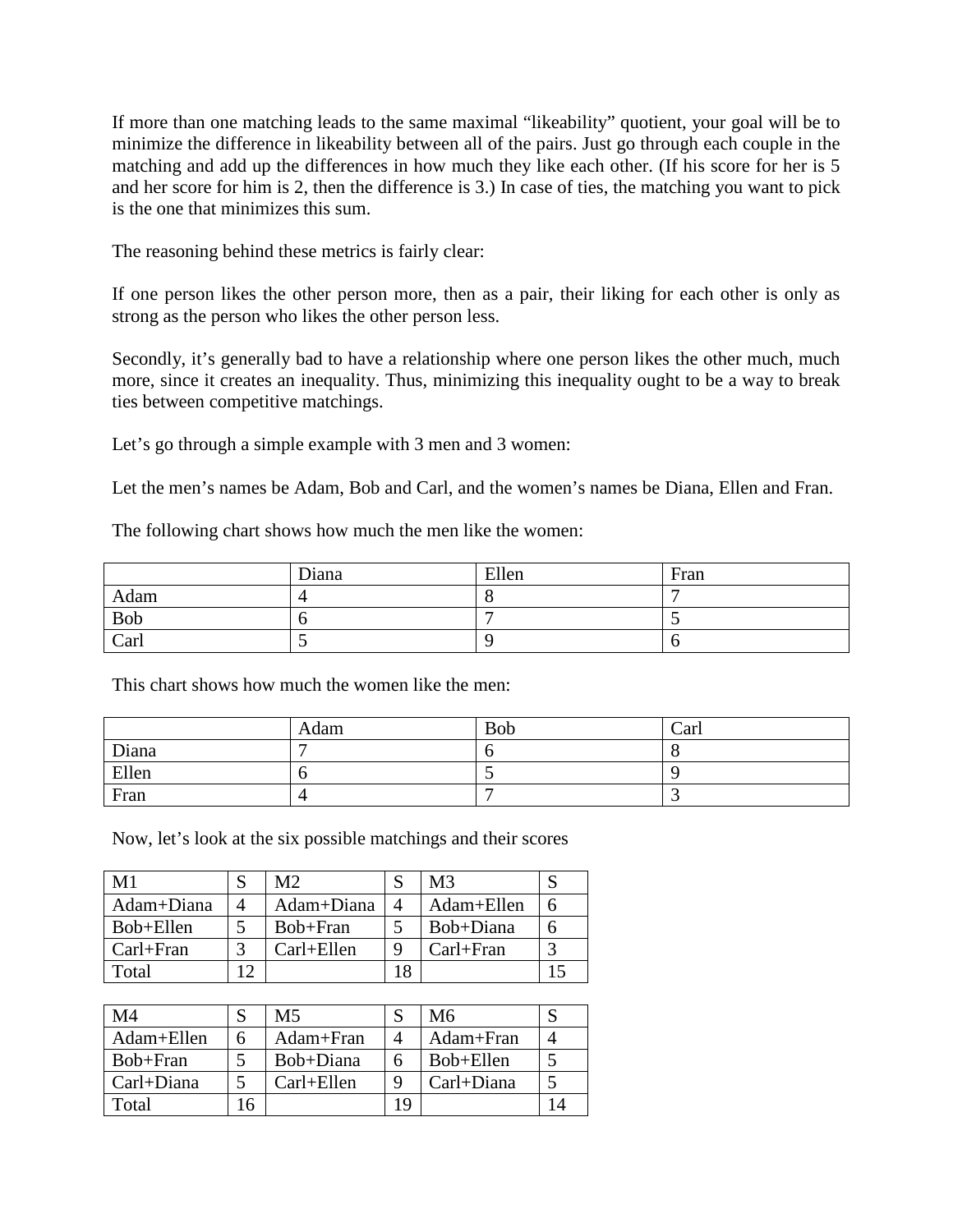In this situation, the best matching is the fifth one placing Adam with Fran, Bob with Diana, and Carl with Ellen, for a "likeability" quotient of 19.

Had there been a tie, we would have broken it by looking at the differences in the matching. For matching #5, the difference between Adam and Fran is 3, Bob and Diana is 0, and Carl and Ellen is 0, for a total difference of  $3+0+0=3$ .

The input will be such that there will always be a unique matching that is optimal based on these two criteria.

### **Input File Specification (input.txt)**

You will read in input from a file, "input.txt". The name MUST BE "input.txt". Have this AUTOMATED. Do not ask the user to enter "input.txt". You should read in this automatically. (This will expedite the grading process.)

The first line of the file will contain a single positive integer, *n*, representing the number of speed-dating events. Each of the *n* test cases will follow. The first line of each test case will contain a single positive integer,  $c$  ( $1 < c < 11$ ), representing the number of couples in the test case. The second line of each test case will contain *c* alphabetic strings (19 or fewer characters) separated by spaces representing the names of the men, from man  $#0$  to man  $#(c-1)$ . The third line of each test case will contain *c* alphabetic strings (19 or fewer characters) separated by spaces representing the names of the women, from woman #0 to woman  $\#(c-1)$ . The next *c* lines will contain the men's ratings of the women. The first line will contain the ratings of man #0, the second line, the ratings of man #1, etc. Each of these ratings will be positive integers from 1 to 10, inclusive, separated by spaces. The first rating on each of these lines is for woman #0, the second rating is for woman #1, etc. the last *c* lines of each test case will contain the women's ratings of the men, with the first line being woman #0's ratings, the second line being woman #1's ratings, etc. Similarly, on each of these lines, the first integer will be the rating of man #0, the second integer will be the rating of man #1, etc, and all of these ratings will be separated by spaces as well.

### **Output Format**

**\*\*\*NOTE\*\*\*: You should generate your output to a FILE that you will call "out.txt".** For each test case, output the following header:

Matching #k: Maximum Score = X.

where k ( $\leq k \leq n$ ) represents the speed dating session, and X represents the maximum "likeability" quotient for the group.

Skip a blank line, and follow with each pair in the matching, the man's name followed by the woman's name, separated by a space. The ordering of the matching should be in the same ordering the men were given in the input file.

After each test case, skip two blank lines.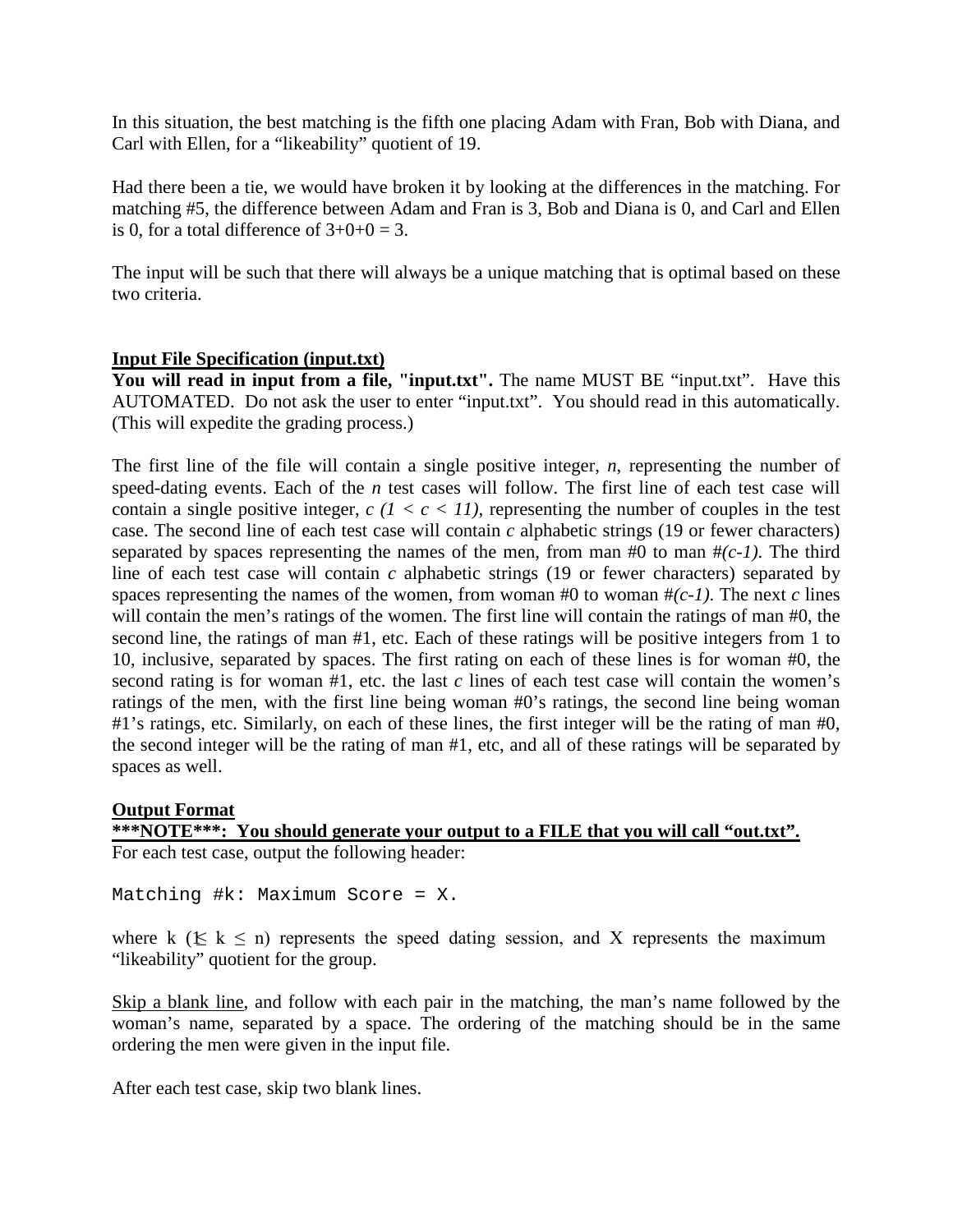#### **\*\*\*WARNING\*\*\***

Your program MUST adhere to this EXACT format (spacing capitalization, use of dollar signs, periods, punctuation, etc). The graders will use very large input files, resulting in very large output files. As such, the graders will use text comparison programs to compare your output to the correct output. If, for example, you have two spaces between in the output when there should be only one space, this will show up as an error even through you may have the program correct. You WILL get points off if this is the case, which is why this is being explained in detail. Minimum deduction will be 10% of the grade, as the graders will be forced to go to text editing of your program in order to give you an accurate grade. So as an example, here is the first format shown above (if the instruction was an addition):

Again, your output MUST ADHERE EXACTLY to the sample output shown below.

### **Sample Input File**

### **Corresponding Output (saved to file called "out.txt") PAY ATTENTION TO THE EXACT FORMAT (SPACING, PUNCUATION, ETC.)**

Matching #1: Maximum Score = 19.

Adam Fran Bob Diana Carl Ellen

Matching #2: Maximum Score = 15.

Brad Angelina Tom Katie